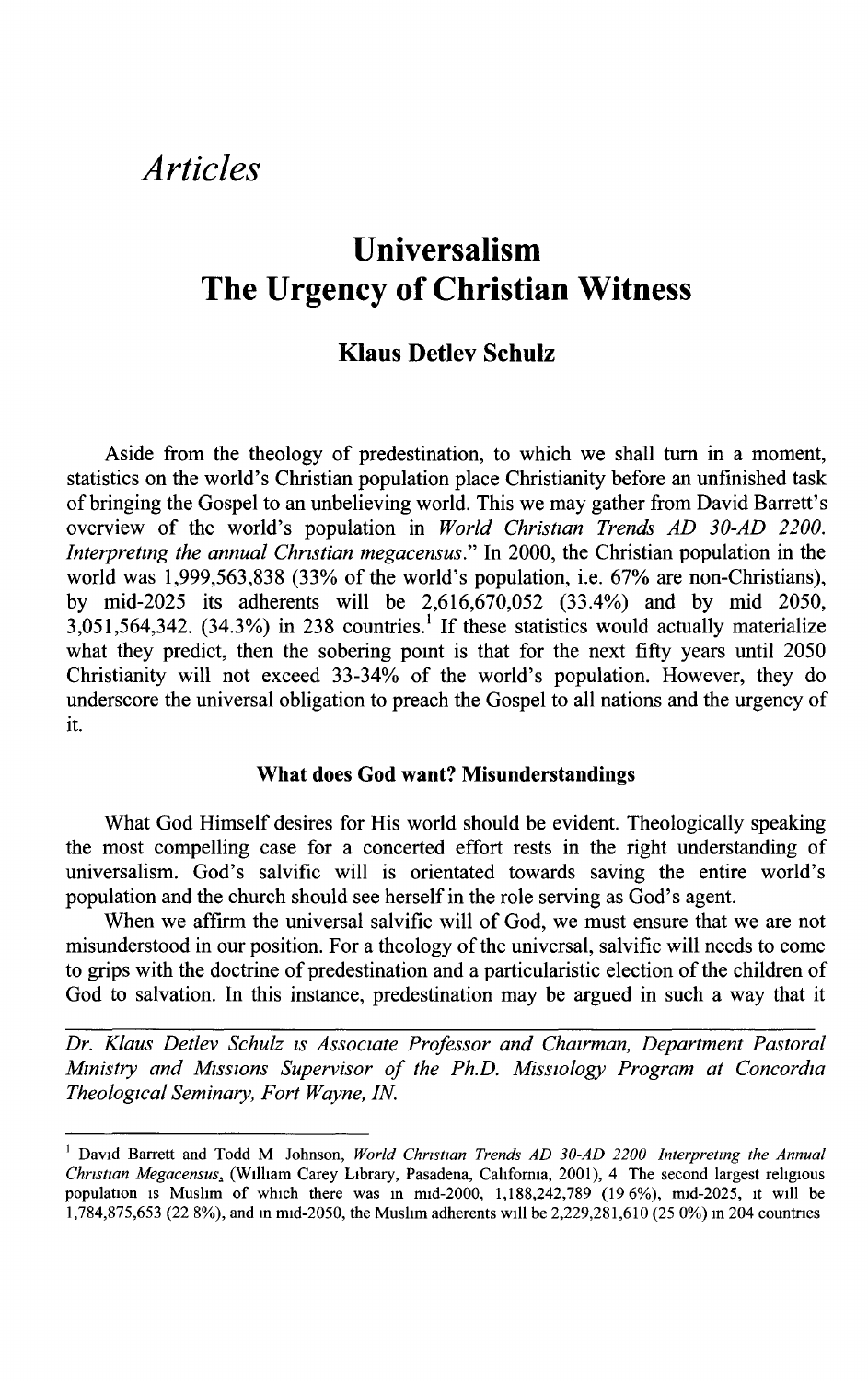actually gives Christians reasons not to engage in missions. One of the first Protestant missionaries, William Carey (1761-1834) encountered a form of hyper-Calvinism among the British population that had turned a cold shoulder to missions, having drawn their own conclusions from the doctrine of double predestination. They thought that God had already made up His mind whom He would include in His salvation plan and whom He would not. Thus, the conversion of the heathen needed no one except the Lord Himself, not the church and her mission. If God had made up His mind about the fate of people, then the church had no reason to interfere with missions, or at least it should lie in wait for His guidance. Carey encountered this popular attitude and describes it in his *"An Enquiry into the Obligation of Christians to use Means for the Conversion of the Heathens"* as follows:

*"It seems as if many thought... that if God intends the salvation of the heathen, he will some way or other bring them to the gospel, or the gospel to them. It is thus that multitudes sit at ease, and give themselves no concern about the far greater part of their fellow-sinners, who to this day, are lost in ignorance and idolatry."* 

According to Carey, the church should broaden her limited scope for the world at large since the kingdom of Christ and the Gospel is there for all people. Even if the Lord has allotted a specific time for the fulfillment of His own purpose, it does not excuse Christians from proclaiming this kingdom to the world.<sup>3</sup>

We can see that not all theologians shared the sense of complacency and lack of initiative toward missions. One might easily assume that missions would be a problem especially for the father of dual predestination, John Calvin (1509-1564) who is known for his election with a dual outcome.<sup>4</sup> But he thought, as also the sixteenth century Dutch Calvinist theologian Gisbertus Voetius (1589-1676), that the doctrine of dual election actually spurred missions forward, and that with the following reasoning. Since nobody knows who does and who does not belong to the number of the elect *{numerus praedestinatorum*); it would be fitting for the church to take on the attitude of desiring that all may be saved. And so Christians should diligently assume the task of sharing the salutary Gospel even if it will finally be left to God to decide whether to bring that preaching to fruition among those whom He has chosen and predestined.<sup>5</sup>

This argument for missions takes the doctrine of predestination in such a way that it affirms missions on the basis that we are unable to determine who has and who has not been chosen by God to salvation. If this version, however, is interpreted in a dualistic sense as we know it from Calvin, namely that God chose some to salvation and others not, then it cannot quite erase, I believe, the potential for paralyzing missions. For

<sup>2</sup> Ralph D. Winter and Steven C. Hawthorne (eds.), *Perspectives on the World Christian Movement: A Reader*  (Pasadena: William Carey Library, 1981), 228.

<sup>3</sup> Stephen Neill, *A History of Christian Missions* (London: Penguin Books, 1986), 222.

<sup>4</sup>  *Institutio Christianae Religiones.* Vol. 2/III, 21,5, edited by A. Tholuck (Berlin: Gustav Eichler, 1834), 133:

<sup>&</sup>quot;Non enim pari conditione creantur omnes; sed aliis vita aeterna, aliis damnatio aeterna praeordinatur."

<sup>5</sup>  *Institutio Religionis,* 1559, Book III, 711.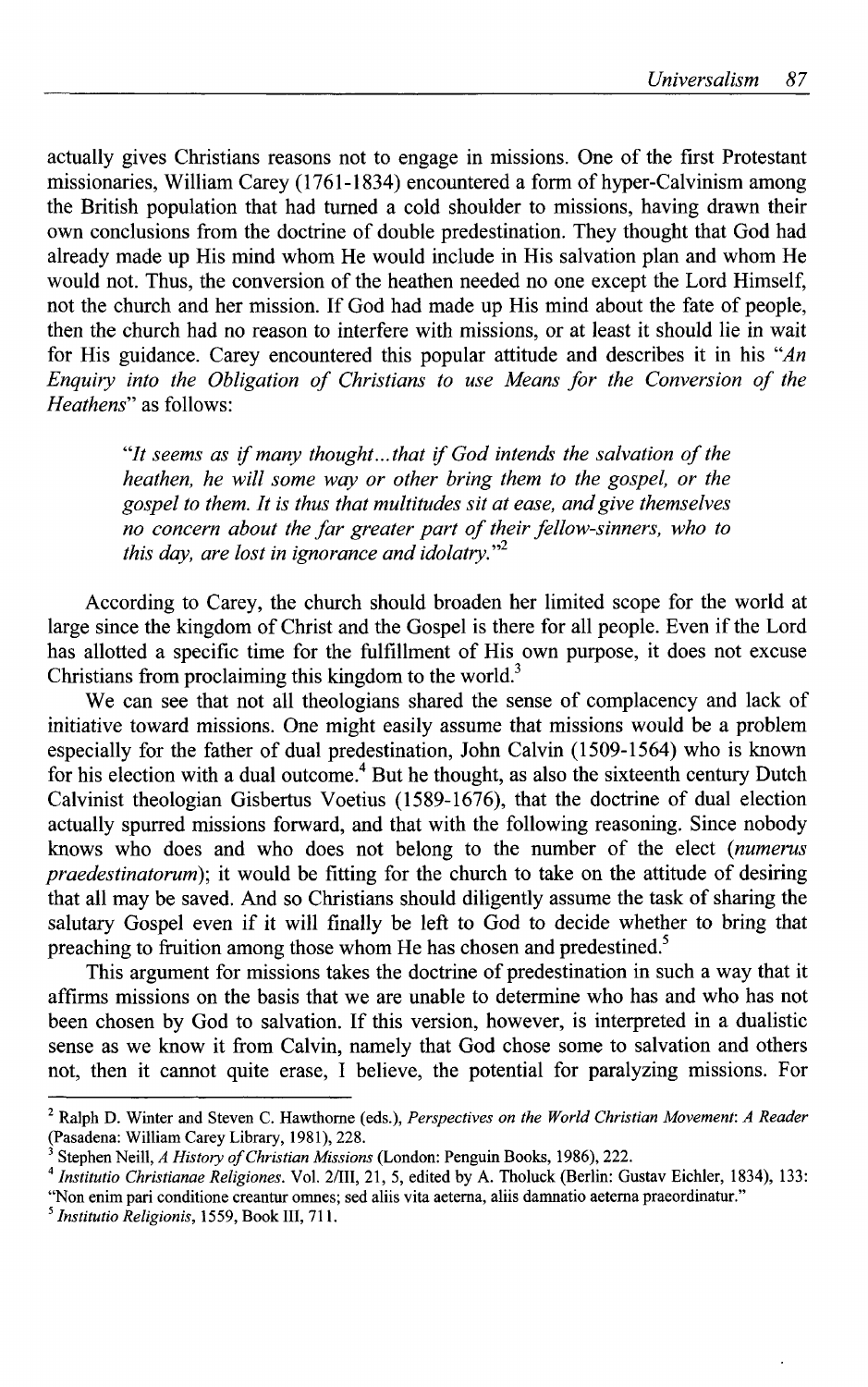Christians could complacently leave everything to God since it is impossible to make a difference on that which He has made up His mind already from eternity.<sup>6</sup> Even if missions is done as Calvin summons us, and even if Calvinism has produced great evangelists, its theology cannot supply the confidence or motivation for evangelism. As one scholar noted, *"If they are consistent with their theology, they cannot say to every person they meet, 'God loves you' or 'Jesus died for you,' because the person they are talking to may not be one of God's elect."<sup>1</sup>*

William Carey contested a mindset that had paralyzed missions. He in particular realized that there is an important link between what we may call God's eternal decree and the believer's participation in that divine plan. That combination matched his famous exhortation: *"Expect great things from God; attempt great things for God."* God elects, and the church lets herself be used as an instrument for missions, instead of speculating on who are the elect or when the time will be for God to intervene for His chosen to hear the Gospel. Christians should actively proclaim the Gospel of God, who truly intends to have all come to the knowledge of the truth in Jesus Christ.

One question still demands theological clarification: Why should the church even take on the task of proclamation when the Lord from eternity has already passed His decree of election? Though Lutherans do not accept dual predestination, no one among us would deny that God's election has already taken place. However, as we affirm that truth, we should avoid two potential errors. On one side, we could look at the proclamation of the Gospel as a mere incidental action that in no way is associated with election since the fate of all humans has already been sealed before creation. Then, obviously, it would be unclear why the church should pursue missions and it would reflect a poor theology of the Word that fails to take the Word as the actual vehicle of grace. On the other side, we could give the divine election a synergistic twist by placing all our confidence in our own ability and think that it somehow influences God's will. In that case, we would believe that God makes a decision over whom He saves not on the basis of His sovereignty but on what we seek to accomplish.

The doctrine of election is skewed on both counts, whether through a rigid doctrine of election to salvation for some and rejection of others, or through a synergistic mindset. As we shall see below, neither of these positions will do full justice to the true nature of the mission of the church. The answer must surely lie somewhere in the middle.

#### **Bringing Christ into the Equation**

The proper course of action is to bring the person and role of Jesus Christ into the equation. God elects from eternity, yes, but through the person Jesus Christ. Lesslie Newbigin, in his essay on *The Logic of Election,* observes:

David Bosch, *Transforming Mission: Paradigm Shifts in Theology of Mission* (Maryknoll: Orbis Books, 1991), 258.

Gregory A. Boyd and Paul R. Eddy, *Across the Spectrum: Understanding Issues in Evangelical Theology*  (Grand Rapids: Baker Academic, 2002), 143.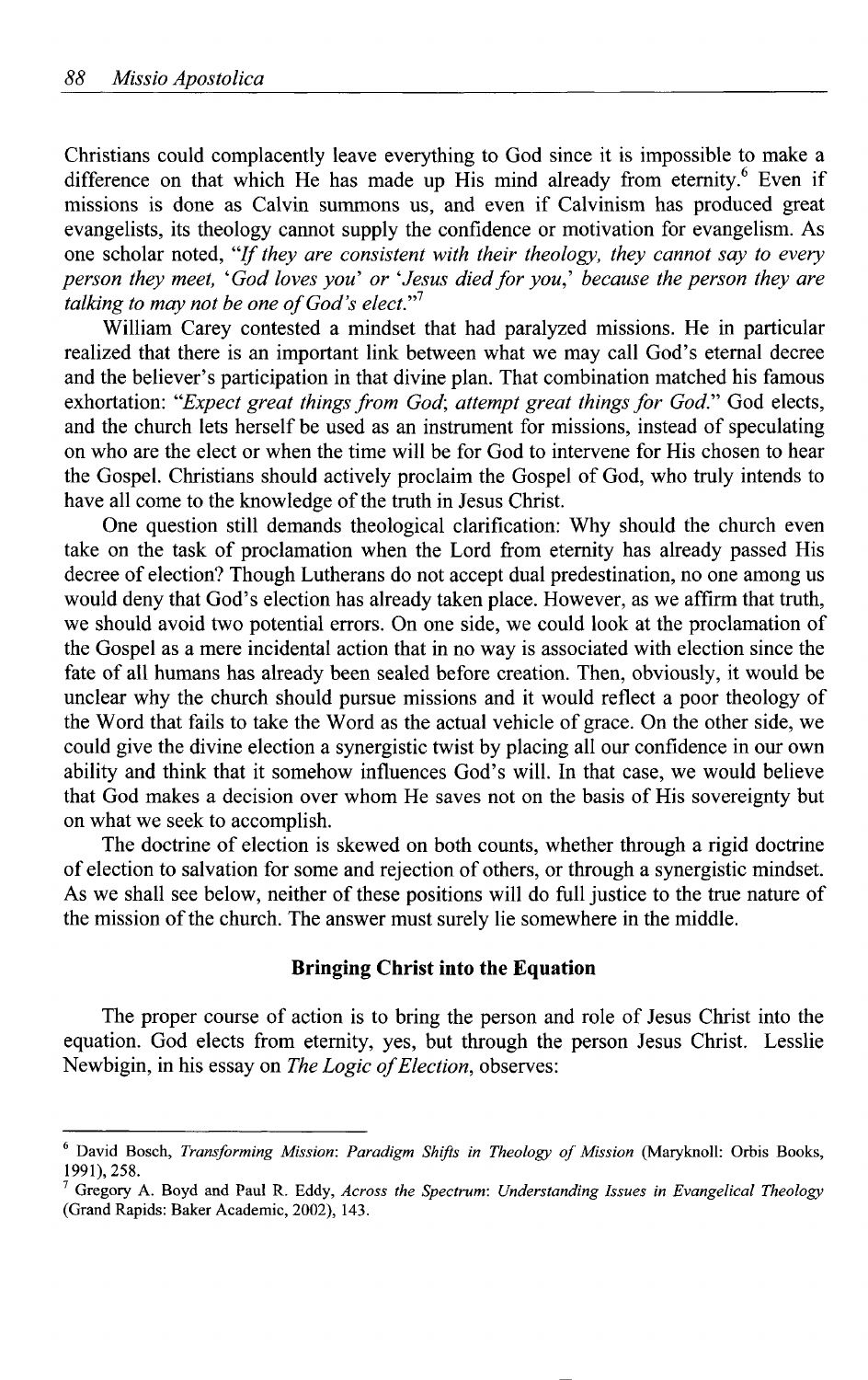*"We surely go far astray if we begin from a doctrine of divine decrees based on an abstract concept of divine omnipotence. We have to take as our starting point, and as the controlling reality for all our thinking on this as on every theological topic, what God has actually done in Jesus Christ."\** 

To be sure, salvation for the children of God rests very much in His eternal decree before the foundation of the world. But, by bringing in Christ and making Him the one through whom God elects, much light is shed on the very nature of God, who does the electing. "He destined us in love to be his sons through Jesus Christ" (Eph 1:5; see verses 3-14), Scripture holds. Now we know that the divine election is one of grace and good will through Christ toward all men, not one of divine secrecy and capriciousness to benefit only a few. Thus, it would be foolish on our part to draw egotistical conclusions for ourselves and consider others who are currently in unbelief outside the benefits of the divine election. Scripture testifies throughout that all people should come to Christ and that He will never thrust them away from himself (Jn 6:37). Consequently, the call for missions does in fact make a whole lot of sense. Because of Christ, eternal election gives us all the reason not to speculate on the secret and eternal counsel of God as to whom He has chosen and preordained for eternal life and whom not. We should rather emphasize the love of God in Christ for all people and His desire for their salvation. That should be our principle of orientation in this theologically complex doctrine of election.

That complexity surfaces when it comes to the notion of particularism. It is true that God's will is one of sheer grace by which He desires to save all, but He has decided to elect before time in Christ His chosen people. That is to say, God did not merely prepare His salvation plan in general, but He did graciously consider His elect before all time to be saved through Jesus Christ, and their names are written in the book of life (Rev 20:15). This means, then, that there is indeed a particularism in the doctrine of election; there are those He has elected. However, the question is how we should treat that principle. Often theologians and Christians do what they should not do: they engage in a long speculation as to who or who not may be counted as the elect, a question which culminates in the popular query: "Why some and not others?" *{cur alii, non alii).* With that approach they will just end up in theosophistic speculation about the unknown or hidden mind of God which humans will never be able to unravel. To do so has indeed led to numerous theories that in fact try to go beyond what Christians and humanity can answer about God. Our Lutheran Confessions' clarification in this regard is worth noting:

> *"Therefore, if people wish to be saved, they should not concern themselves with thoughts about the secret counsel of God—whether they are chosen and preordained for eternal life*—*Rather, they should*  listen to Christ...For he testifies to all people without distinction that

<sup>8</sup> Lesslie Newbigin, "The Logic of Election," *The Gospel in a Pluralist Society* (Grand Rapids: Eerdmans and Geneva: WCC Publications, 1989), 86. One may also see the Confessions, FC Epitome (Ep) XI, 13 (TBC, 518); SD XI, 87 (TBC, 654).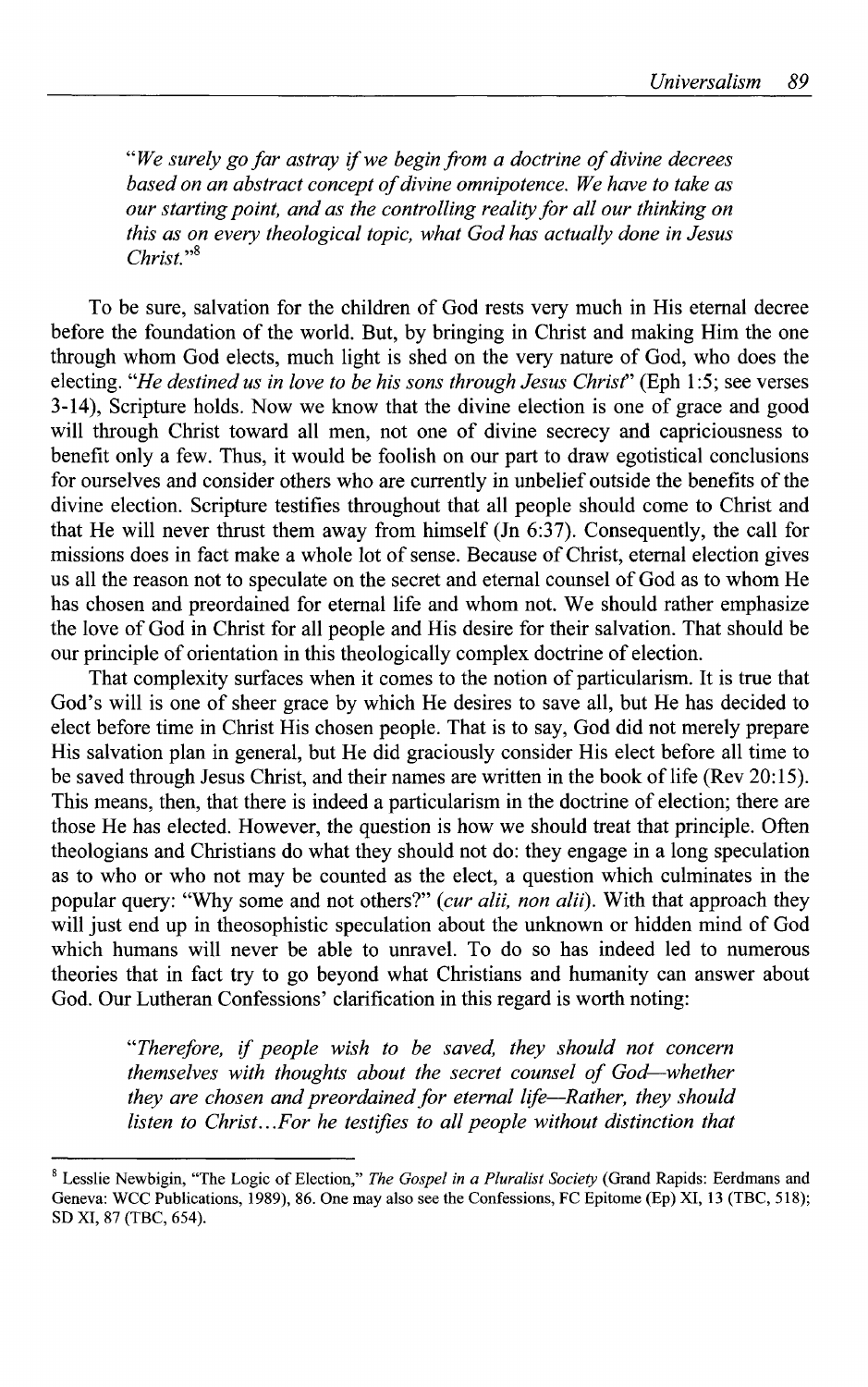*God wills all people who are burdened and weighed down with sins to come to him, so that they may be given rest and be saved* [Mt 11: 28]."<sup>9</sup>

#### **Turning to God's Call through the Gospel**

We are told not to engage in abstract speculation but to find assurance of our salvation by turning to the revealed Word of God, to our baptism and the visible means of grace, so we may find and receive through them the assurance that we have been called. In this regard, the preached and sacramental Word of God do not only assure us, but they actually bring the grace and our own election from eternity into time. God's Word does the electing. This matters a great deal for every Christian. Every Christian, yes, every human being in this world is invited to listen to the words of Christ and take comfort and pleasure in the shepherd's voice calling him. What a glorious affirmation of mission this is. We have here a universal motive for mission. The church may declare the love of God to all so that every human being will hear these inviting words and thus trust in them.

The argument for missions here is that *all* people in this world must hear the Gospel so that everyone may equally believe that this call is meant for them. It is true that Christians may see themselves as the *beati possidentes,* the blessed possessors, but not as those who selfishly guard that right by denying the world the right to hear Gospel.<sup>10</sup>

This universal and salvific will, as revealed in the proclamation of the Gospel Eph 1:9-10; Ro 8:29-30), thus embraces the Dominical command to proclaim repentance and the promise of the Gospel as an invitation to all people to take comfort in the Gospel  $(Lk 24:47).$ <sup>11</sup>

## **The Universal Call, not "Universalism"**

By now it should be evident that the doctrine of election connects the thought of an eternal adoption of God's children in Christ before time with the universal salvific will that is made manifest in time through a conscious proclamation of the Gospel. Although God "knows and has determined for every believer the time and hour of his calling and conversion," Scripture and the Lutheran Confessions lay out the divine salvation plan within history (Eze 33:11; Jn 3:16; and 1 Co 1:21).<sup>12</sup>

<sup>9</sup> SD XI, 65 (TBC, 650), SD XI, 66 (TBC, 651), SD XI, 33-37 (TBC, 646)

<sup>&</sup>lt;sup>10</sup> To quote Lesslie Newbigin again "To be chosen, to be elect in Christ Jesus, and there is no other election, means to be incorporated into his mission to the world, to be the bearer of God's saving purpose for this whole world, to the sign and the agent and the first fruit of his blessed kingdom which is for all," 87

 $^{11}$  SD XI, 28 70 (TBC, 645 651)

<sup>&</sup>lt;sup>12</sup> This is beautifully laid out in the Formula of Concord "It is not God's will that any are damned but that all *turn to him and be saved ..Therefore, in his immeasurable goodness and mercy God provides for the public proclamation of his divine, eternal law and the wondrous counsel of our redemption, the holy gospel of his eternal Son, our only Savior Jesus Christ, which alone can save By means of this proclamation he gathers an everlasting church from humankind, and he effects in human hearts true repentance and knowledge of sin and true faith in the Son of God, Jesus Christ God wants to convert them, to give them new birth, and to sanctify them through these means, and in no other way than through his holy Word (which people hear proclaimed or read) and though the sacraments* " SD II, 49-50 (TBC, 553), SD XI, 23 56 (TBC, 644 649)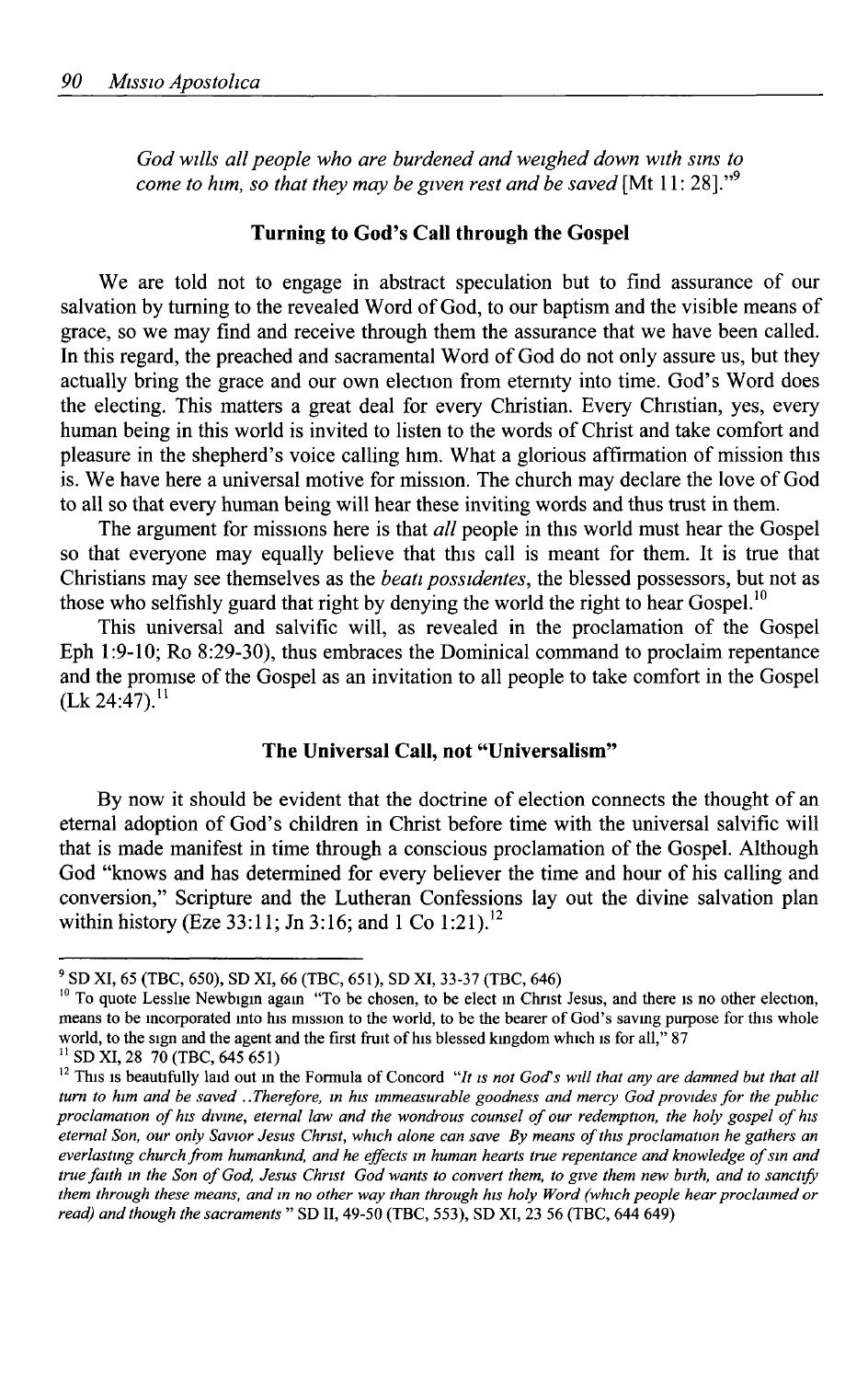In this regard, however, we must avoid one dangerous fallacy that has repeatedly plagued the church. We could conclude that if God wills all to be saved, then all will in the end be infallibly saved. In this way, the universal and salvific will of God is made a *fait accompli* for all mankind that dismisses the thought that there will actually be a negative outcome for those who reject God's Word. Instead, it claims that all will be reunited in Christ for eternity. Obviously, that implies a boycott for missions, at least the activity of proclaiming the Gospel to all.

Universalism of this kind speculates with eschatology, the last things related to the final outcome of Christ's Second Coming. One of these speculations may allow for a restoration of all things (known as *apokatastasis panton*) with God.<sup>13</sup> Known supporters of this position have been the Alexandrinian theologian Origen and the twentieth century theologian from Basel, Karl Barth. To a degree, though, the idea of a general pardon is not entirely alien to Scripture—at first glance, that is. Its supporters will point to Scripture and cite numerous places where the word "all" is mentioned. In Romans 5, Paul states that Adam's trespass led to the condemnation of all, but the act of Jesus Christ brings acquittal and life to *all* men. The eleventh chapter of Romans (Ro 11:32) ends clearly with the universal claim that *"God has consigned all men to disobedience, that he may have mercy upon all."* In the second chapter of Ephesians, we read of the richness of God's mercy. Because of it, Christ was sacrificed on the cross to reconcile the world to Himself and restore peace between God and the world. Finally, in the first letter to Timothy, God's desire is that *"all men are saved and to come to the knowledge of the truth"* (1 Ti 2:5).

Supporters of universal restoration will use this Scriptural evidence to conclude that whatever God desires, He will also seek to accomplish. All pain and suffering will come to an end through the person of Jesus Christ. To say anything contrary would limit His almighty power and the universal implication of Christ's death and resurrection. Obviously, this position, as Karl Barth holds it, completely restructures the traditional Reformed doctrine of election. What had been an "either/or" has now become "both/and." Christ returned to His Father, but one day He will unite all humanity in His person. That includes all—not only those who have come to true faith, but also those who have no knowledge of the truth or have rejected it because of their sinfulness. The final triumph will be the general pardon all of humanity, regardless of who they are. In a way, it seems as if universalism of this kind is more logical in that it takes the consequences of Christ's work to its fullest potential. But this version of universalism troubled Lutheran theologians. In fact, it concerned Adolf Köberle so much that he and others decided to visit the aging Karl Barth at his home in Basel to confront him with their concern over his doctrine. They rightly argued that it was a denial of conversion and rebirth brought about by the mission of the church. Unfortunately, the outcome of that discussion has not been

<sup>&</sup>lt;sup>13</sup> The term "*apokatastasis panton*" surfaces only once in Scripture in Acts 3:21. But whether Peter is actually including in his statement the restoration of all things in God as a general pardon for all people is questionable. Those theologians who think it does have added this meaning to the text. The Augsburg Confession, however, explicitly rejects this position. AC XVII, 4 (TBC, 51).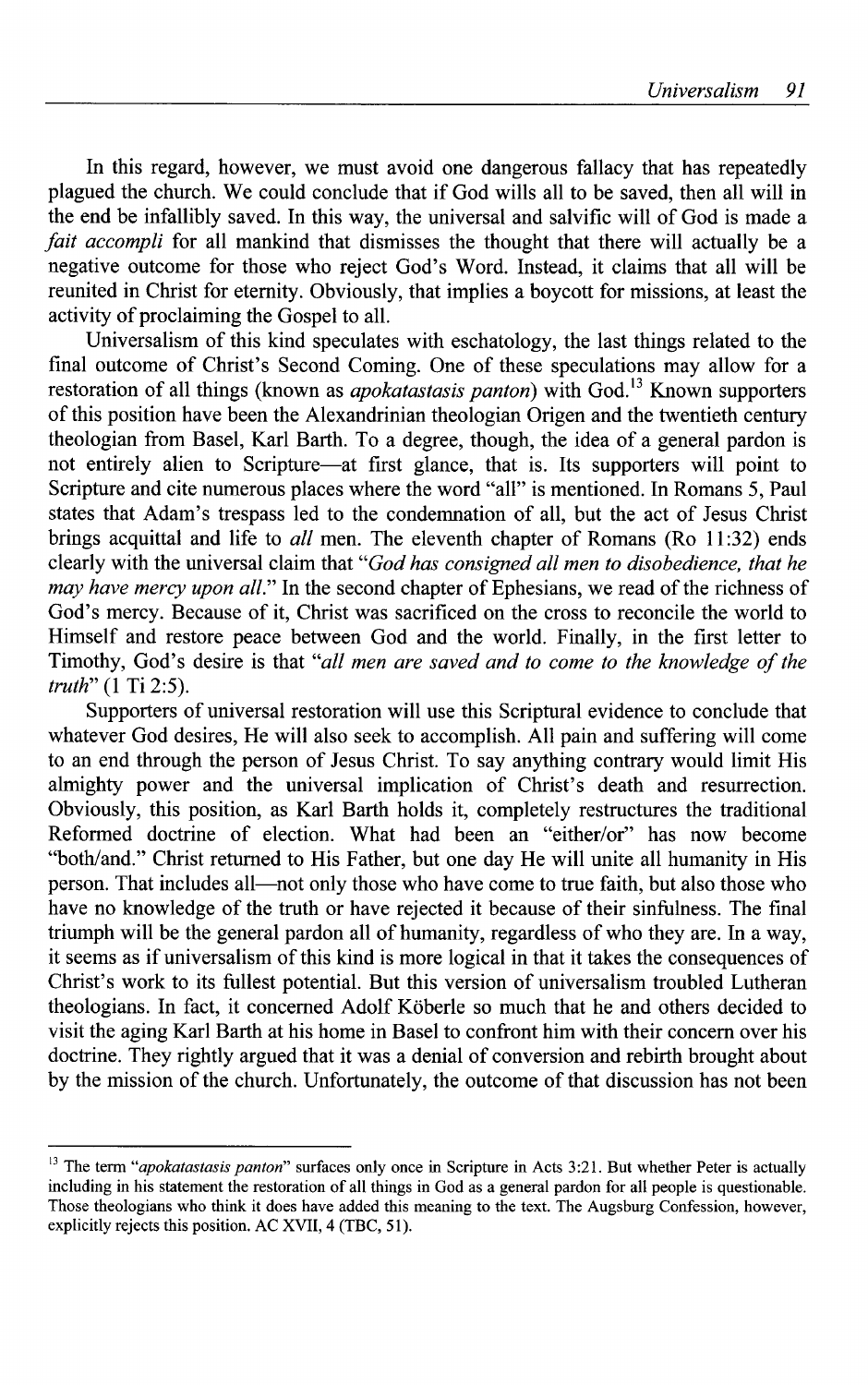disclosed.<sup>14</sup> In his *Dogmatics,* however, Karl Barth answers the question by making mission merely an activity that announces or affirms one's pre-Christian state rather than actually calling one out of it through the acts of repentance and conversion.<sup>15</sup>

There is also a further rendering of universalism that may be considered more radical than the one just discussed, since it omits Christ entirely in the argument. Its end result, however, it not much different from the previous version. It takes a theocentric or theistic approach and emphasizes the universal salvific will that entirely ignores the cross of Christ. These scholars assert the salvific will of God as universal, but they reject the thought that the effects of this divine will can be certified only through Jesus Christ. Paul Knitter, a Roman Catholic, has pushed the statements of Vatican II to their extreme.<sup>16</sup> He represents a plethora of scholars who have abandoned the uniqueness of Christ in the scheme of divine salvation. This is evident in his contemplation over the issue:

*"Can we be so certain that God's salvific will, as expressed in Jesus Christ, will never make use of such pre-Christian forms of mediation! And if we do deny this, are we not only denying what, humanly speaking, seems to be a 'logical' expression of this will but also the freedom and omnipotence of God? To avoid misunderstanding: by this we are not arguing that the religions must be or always are 'ways of salvation' but only that we cannot exclude the possibility*—*or the probability*—*of them being instruments of God's salvific will."* 

Those who speculate about the final destiny of the evangelized, debate the probability or possibility of salvation outside Christ. In many circles these speculations over the destiny of the unevangelized have led to a full *carte blanche* endorsement of their salvation outside Christ and a complete equation of all belief systems with that of

<sup>14</sup> Adolf Koberle, *Universahsmus der Christlichen Botschaft Gesammelte Aufsatze und Vortrage* (Darmstadt: Wissenschaftliche Buchgesellschaft, 1978), 81.

<sup>&</sup>lt;sup>15 a</sup> We must first maintain that even mission to the heathen, and they particularly, can be pursued meaningfully *only on the presupposition of the clear promise and firm belief that everything which was needed for the salvation of all already taken place Thus the task of mission can consist only in announcing this to them," Church Dogmatics* (CD) IV, 3/2, p. 874 See also Waldron Scott, *Karl Barth's Theology of Mission* (Downers Grove, IL: Inter Varsity Press and Exeter, England: The Paternoster Press, 1978), 30.

<sup>16</sup> The contentious statements in *Lumen Gentium* and *Nostrae Aetate* of Vatican II argue that there is a spark of knowledge among people in the world that attains truth and salvation outside Christ. It seems that this version has been somewhat corrected if not partially withdrawn by the papal encyclical *Dominus Jesus* (2000). The statements of Vatican II, going back to the influence of Karl Rahner's concept of an anonymous Christianity, have perhaps been maltreated by universahsts since Roman Catholicism as *Dominus Jesus* claims never wanted to omit the central position of the church and its close connection to Christ as Lord. But it is doubtful whether the Roman Catholic theology can close its doors entirely for the possibility of salvation outside the church particular in view of its moral theology. One may see here Klaus Detlev Schulz *"A Lutheran Response to the Christology and Natural Theology of the Papal Encyclical Dominus Iesus" Logia X,* 4 (Reformation 2001), 5-

<sup>8.</sup>  17 Paul Knitter, *Towards a Protestant Theology of Religions* (Marburg: N.G Elwert Verlag, 1974), 222.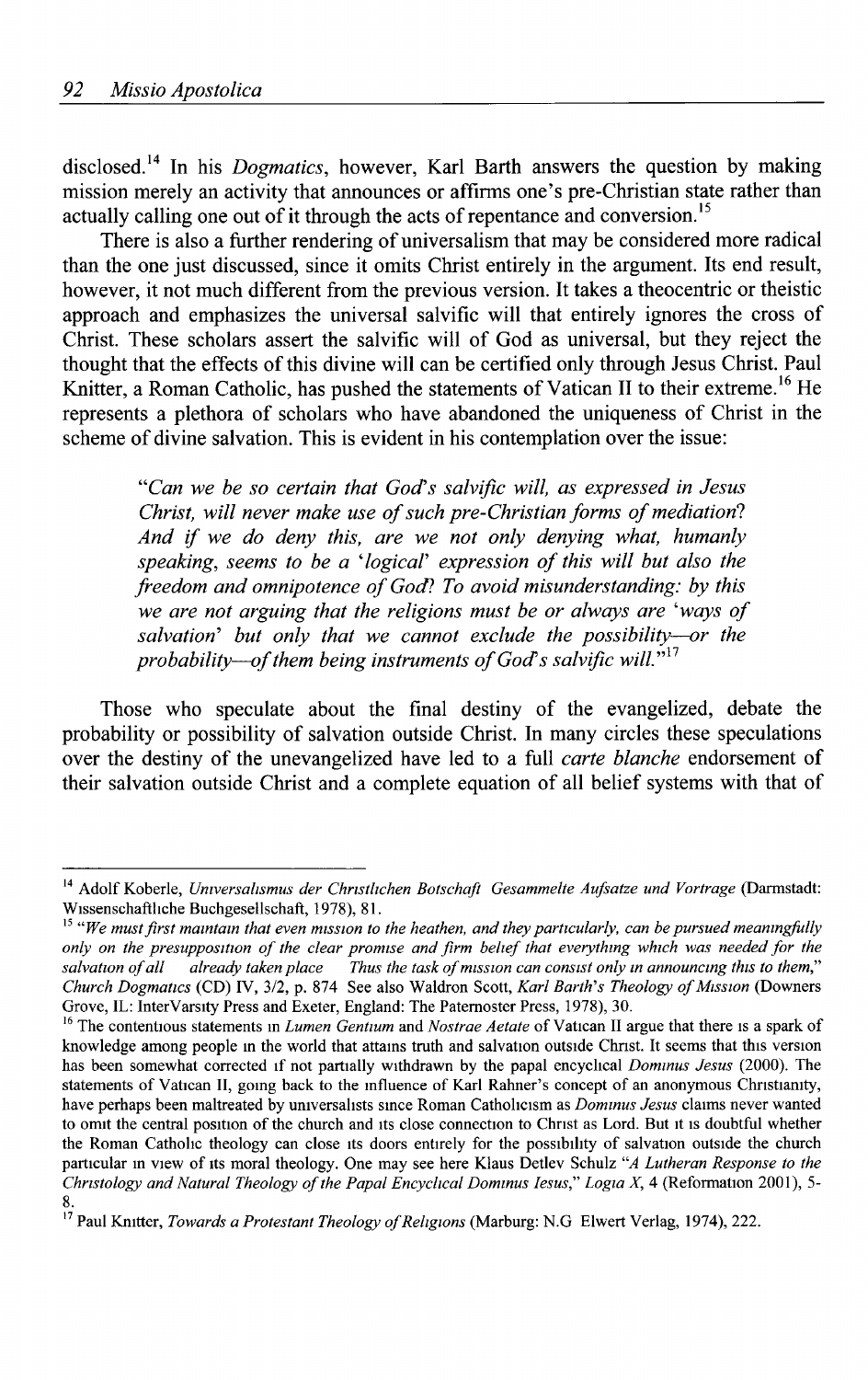Christianity.<sup>18</sup> Aside from their lack of support for mission, these assertions have abandoned Scriptural evidence. The stark silence of Scripture is certainly noticeable in this regard unless one attempts to break open the otherwise indivisible connection between the doctrine of election, Christology and justification (Jn 14:6; Mk 1:15; Jn 6:40; Jn 3:16). For according to the doctrine of election it must be stated that God, the Father, has decreed *"in his eternal counsel that he would save no one except those who acknowledge his Son and truly believe in him"* (Ro 11:32; 1 Ti 2:4; Eze 33:11; 18:23).<sup>19</sup> And justification is the mode of our salvation such that the natural intentions of man to save himself outside Christ by his own merits are entirely dismissed. God's election is an act of grace through Christ, and God in Christ alone is given full credit for it. For nineteenth century Lutheranism in America, the dismissal of synergism in election also included faith itself insofar as an individual's faith is not part of the basis upon which God elects (known as the so-called *"intuitu fidei,"* in view of faith). Rather, faith is the result, not the basis of election. So much did Lutherans fear that faith itself could otherwise be argued as a "work"—as was and is indeed the case in the context of American Arminianism.<sup>20</sup>

## **Affirming Mission**

Mission is thus the activity by which God puts His salvific intentions into practice. That is, God intentionally uses His Word and sacraments as signs and testimonies of His will towards man, *"intended to awaken and confirm faith in those who use them."<sup>21</sup>* Thus, God does not forego these means but needs them to bring through His salvific intentions.

As a result, we affirm mission as a kerygmatic activity of the church. For God effects faith through the Gospel, not beyond or apart from it (Ro 10:14). Here again scholars contemplate the issue, taunting the theology of God with the question of whether God can and will also save those who have not yet encountered Christ through the means of grace in their lives. To substantiate their question, they commonly give a list of figures from Scripture such as Job or Cornelius, with whom God apparently worked outside of His normal ways.<sup>22</sup> Admittedly, such examples are rare and they truly are a testimony to God's direct special revelation on man. Lutheran theology thus insists on the normal arrangement by which God calls believers, and it dismisses circumstances outside of such normal arrangements. For to postulate otherwise would mean that God would contradict

<sup>&</sup>lt;sup>18</sup> A perfect survey of this theocentric universalism is provided by John Sanders, *No Other name: An Investigation into the Destiny of the Unevangelized* (Grand Rapids: Eerdmans, 1992).

<sup>&</sup>lt;sup>19</sup> Epitome XI, 13 (TBC, 518).

<sup>&</sup>lt;sup>20</sup> One may verify the above with the statements in SD XI, 5.23.23.43 (TBC, 644.648).

<sup>&</sup>lt;sup>21</sup> AC XIII, 1 (TBC, 47); Apology (Ap.) XIII, 1 (TBC, 219). *"God permits His will to be carried out through the sacraments. They are not human acts of confession, or symbols of something that once took place; they are*  faith-creating divine means," Holsten Fagerberg, A New Look at the Lutheran Confessions (1529-1537). Translated by Gene J. Lund (St. Louis: Concordia, 1972), 170. See also SD XI, 27 (and 29) (TBC, 645).

<sup>&</sup>lt;sup>22</sup> See for example, Gordon T. Smith, "Religions and the Bible: An Agenda for Evangelicals," Christianity and *the Religions: A Biblical Theology of World Religions* (Pasadena, CA: William Carey Library, 1995), 9-29.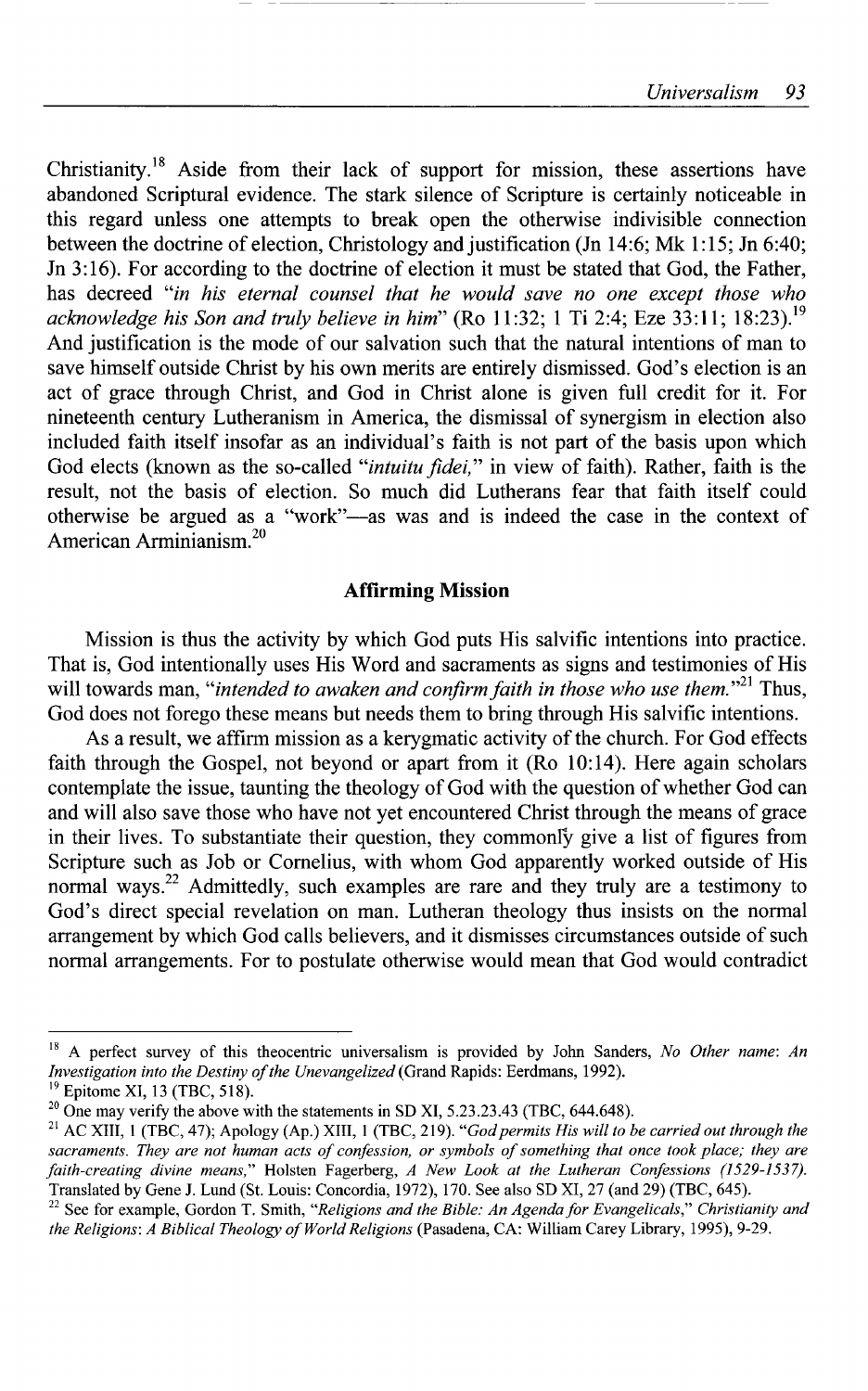Himself and would undermine and destroy the assurance and promise He has given with His word. $^{23}$ 

# **The Negative Outcome**

We should include one additional aspect in our treatment of election since it still remains unresolved. In view of God's unrestricted salvific intentions with mankind, how should we then categorize the traditional concept of eternal damnation and punishment? In the event that we should attribute it to God, would that not contradict our understanding of Him as being the loving and gracious God?

The answer to that question lies not so much with God but with anthropology. At the beginning of this chapter, we explained how Lutheran orthodoxy dismissed any plea of innocence for the nations outside Christ. They argued that they had all equally become guilty before God for having hardened themselves to the promises of Christ. Indeed, the harmatological motive places all people alike under the curse of sin. We cannot abandon it for Scriptural reasons and it is clear that Scripture places on all people of this world a personal guilt for despising or rejecting the saving intentions of the Lord (Ro 3:24).

Scripture illustrates this in the following ways. Christ's coming into this world results in an invitation from God extended to all people as is shown in the parable of the Great banquet (Lk 14:15-24): *"Come for all is now ready."* Sadly, many guests turn down the king's invitation. Each one gives a different excuse for not coming. It is thus not surprising that the parable ends with these harsh words: *"For I tell you, none of those men who are invited shall taste my banquet"* (verse 24).

A similar message is made in the parable of the Ten Maidens (Mt 25:1-14). While all ten maidens plan to participate at a wedding feast, not all are permitted to enter with the bridegroom. Remaining behind closed doors, they beg in vain for admission. In the same chapter, the Son of man at His return is described as sitting on a glorious throne with all nations gathered before him (Mt 25:31-46). Just as a shepherd would separate sheep from the goats, so also all people'are placed to the left and right hand of Christ, the almighty ruler. To those on his right he will say: *"Come, O blessed of my Father, inherit the kingdom prepared for you from the foundation of the world'* (verse 34) and to those on the left he will pass the crushing sentence: *"Depart from me, you cursed, into the eternal fire prepared for the devil and his angels!"* (verse 41).

<sup>&</sup>lt;sup>23</sup> SD XI, 39 (TBC, 647). The passage in SD IX, 76 (TBC, 652) observes that this is the "normal arrangement": *"But the Father does not intend to draw us apart from means Instead, he has preordained his Word and*  sacraments as the regular means and the instruments for drawing people to himself It is not the will of either *the Father or the Son that people not hear the proclamation of his Word or have contempt for it, nor should they expect to be drawn by the Father apart from Word and sacrament According to his normal arrangement, the Father draws people by the power of His Holy Spirit through the hearing of his holy, divine Word"* The text does not specify the situation that would fall outside of the "normal arrangement." It could most likely be the thought of a direct calling from God - the Triune God, nonetheless - apart from the means, as Scripture would at times illustrate. The eventuality of such an extraordinary arrangement is rare, however, and give no cause to abandon the "normal arrangement" for any kind of universalism. Any other opinion on this matter would be an accusation against God for contradicting Himself: *"For this would be to ascribe to God contradictory wills* " SD XI, 35 (TBC, 646).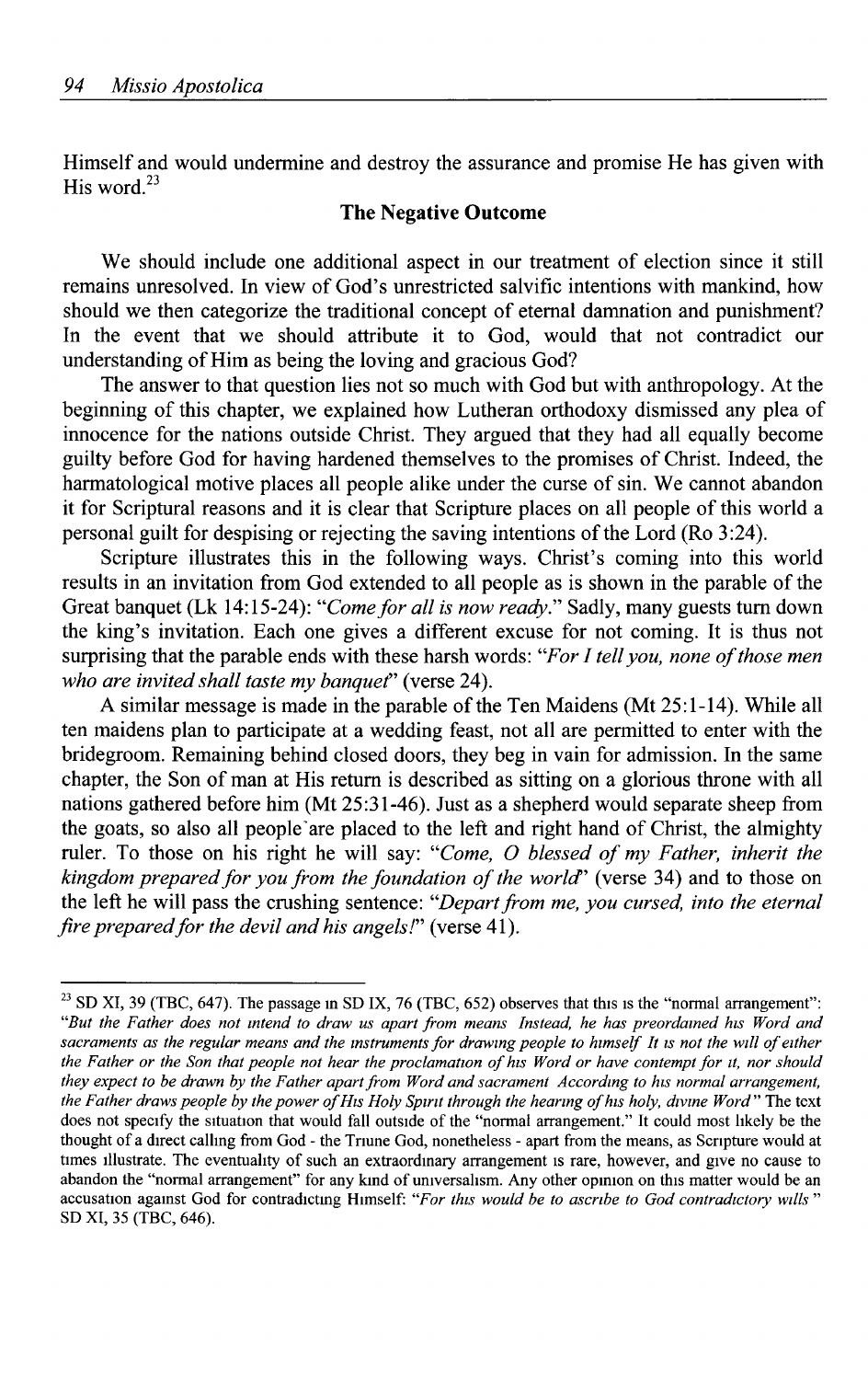The rich man described in Luke 16 eventually ends up in the place of torment. He does not find himself in that place because he was wealthy; he had wasted his life away forgetting to take time to love and help the poor man who lay in front of the door of his house. Now, the wealthy man suffers great pain in the flame and he begs that he may cool his tongue. Unfortunately, he cannot cross the rift that separates him from the water of life.

The above attitudes of the characters whose outcome was negative are a result of what we are told in Matthew 12:31 that *"every sin and blasphemy will be forgiven men, but the blasphemy against the Spirit will not be forgiven."* The sin against the Holy Spirit is not a moral transgression, but it entails a conscious decision on the part of man not to have anything to do with the salvation found in Jesus Christ. It is the rejection of the Gospel, the persistent objection to the Holy Spirit is wanting to claim a place in our hearts.

From Scripture the church has thus held the fact of eternal damnation against a belief in universal reconciliation or a general pardon. The church theologian Augustine, the Athanasian Creed, and the Augsburg Confession in both articles 2 and 17 affirm an eternal punishment, the eternal wrath of God, that will pass over all "who are not born again through baptism and the Holy Spirit."<sup>24</sup> But that negative outcome does not result from a dual understanding of election, that is with a theocentric perspective, namely that God decreed their eternal damnation. The blame for it rests squarely on the shoulders of man for his decision against God.<sup>25</sup> In a way, the doctrine of election is structured asymmetrically: God elects to salvation only, whereas man assumes responsibility for damnation. It is thus evident that the Lutheran doctrine of election does not follow the concept of dual predestination, for that would turn God into an unpredictable and capricious being. Instead, it affirms the Scriptural statements on universal grace, and God's true nature being love.<sup>26</sup>

What this means is that man can reject Christ's offer to be reconciled in Him out of his free will. Nobody is irresistibly coaxed into turning against God. On the other hand, nobody can earn his salvation; he can only lose it. The latter explains the Lord's tears over Jerusalem: *"O Jerusalem, Jerusalem, killing the prophets and stoning those who are sent to you! How often would I have gathered your children together as a hen gathers her brood under her wings, and you would noti"* (Lk 13:34). Even the hardening of the heart of Pharaoh is not attributed to God as it may seem. For the actions of God to leave His Word at one place and to remove it from another and harden someone are explicable only

<sup>&</sup>lt;sup>24</sup> AC II, 3 (TBC, 39).

<sup>25</sup> Edmund Schlink, *Theology of the Lutheran Confessions,* translated by Paul F. Koehneke and Herbert J. A. Bouman (Philadelphia: Fortress, 1978), 290: "Not God's election but the sin of men is the cause of their damnation." Thereby the Confessions do not follow the strong deterministic tones of Luther's "On the Bondage of the Will" (see e.g. Luther's Works. *American Edition,* Volume 33, page 140), as Mildenberger claims, 157. <sup>26</sup> SD XI, 67 (TBC, 651). In maintaining this asymmetry and infralapsarian aspect of the doctrine of predestination the Confessions reject in content but not by name Calvin's dual predestination, e.g. Ep. 19 (TBC,

<sup>519).</sup> The example in AC XIX (TBC, 52-53) shows that the phrase: *"non adiuvante Deo"* (German: "As soon as God withdrew his hand...;" Latin: "Since it was not assisted by God...".), was omitted by Melanchthon in the Apology XIX, 1 (TBC, 235) to avoid a possible misinterpretation that this phrase could create, namely of making God responsible for the cause of sin. See Schlink, 290.